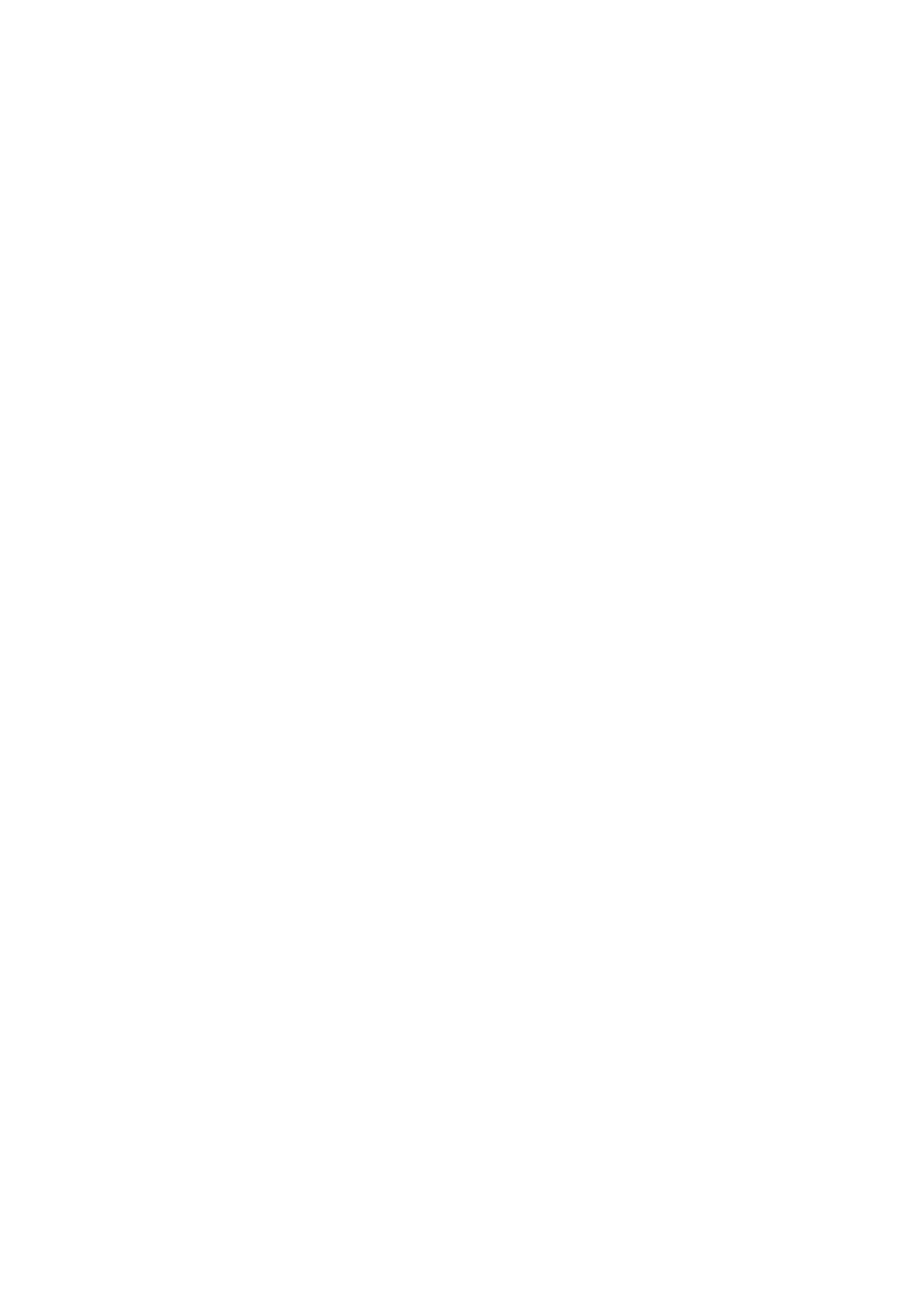## Proposals and Questions for **Submitters**

*When you answer each proposal, please comment on whether you agree or disagree with it. Also provide reasons why you agree or disagree.*

## **1 Why establish an Independent Fiscal Institution (IFI)?**

#### Proposal to consider and comment on

The key opportunities identified for improving New Zealand's fiscal policy framework through establishing an Independent Fiscal Institution are for it to:

- provide for independent evaluation and commentary on New Zealand's fiscal policy performance
- improve and support more effective parliamentary scrutiny of public finances and fiscal policy, and
- **Perovide for independent costings of political party policies to better inform public debate.**

#### **What do you think?**

**1. What are the key opportunities for improving New Zealand's fiscal policy framework through the establishment of an Independent Fiscal Institution?**

#### **Response**:

First and foremost a strong focus on wellbeing embedded in the Public Finance Act should be a prerequisite of such an institution. The comments in this submission are based on an assumption that that is achieved. If it is not achieved in any meaningful way, then the establishment of an institution focused solely on fiscal matters would risk worsening the current policy imbalance where fiscal matters overshadow wellbeing concerns. Wellbeing functions of such an institution should be reflected in its title. Wellbeing policy needs a strong identity; it shouldn't be a subset of 'fiscal policy'.

We see the key opportunities of an independent wellbeing-fiscal institution as listed above but with the inclusion of wellbeing policy alongside fiscal policy.

In addition, an institution which includes a strong focus on wellbeing as well as fiscal policy presents an opportunity for greater quality and stability of policy over the long term. On the one hand it could help to avoid the costly damage of radical changes that are introduced without an evidence base, such as the introduction of market-oriented health policies of the 1990s. On the other hand it could help to avoid the policy inertia that can occur when political party policies remain broadly similar and the evident need for change is not questioned, such as the surplus bias present in the Public Finance Act 1989 (PFA). As the Council of Trade Unions points out in its submission, the PFA requires continuing balanced budgets or surpluses, even when a deficit that raises net public debt no faster than GDP growth would maintain net public debt at a constant proportion of GDP, once a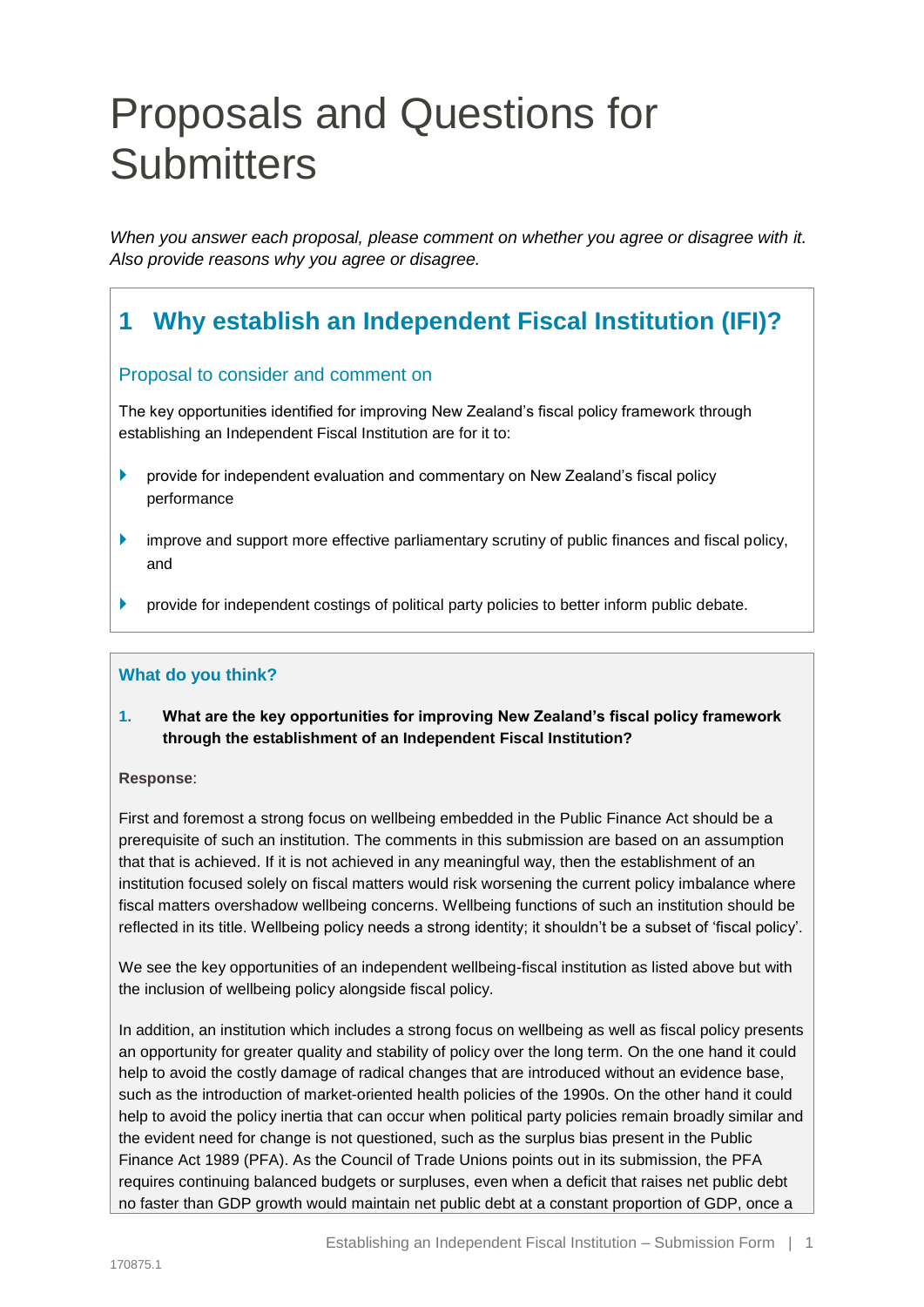'prudent' level of debt has been reached.

As we have said in our submission on embedding wellbeing into the PFA, the Government's fiscal priority of reducing government debt (similar to the previous Government) seriously undermines the potential for improving wellbeing. An independent body examining the effects of such policies could promote a better informed public debate about how the Government's vision of wellbeing could be realised through a more balanced 'fiscal-wellbeing' approach.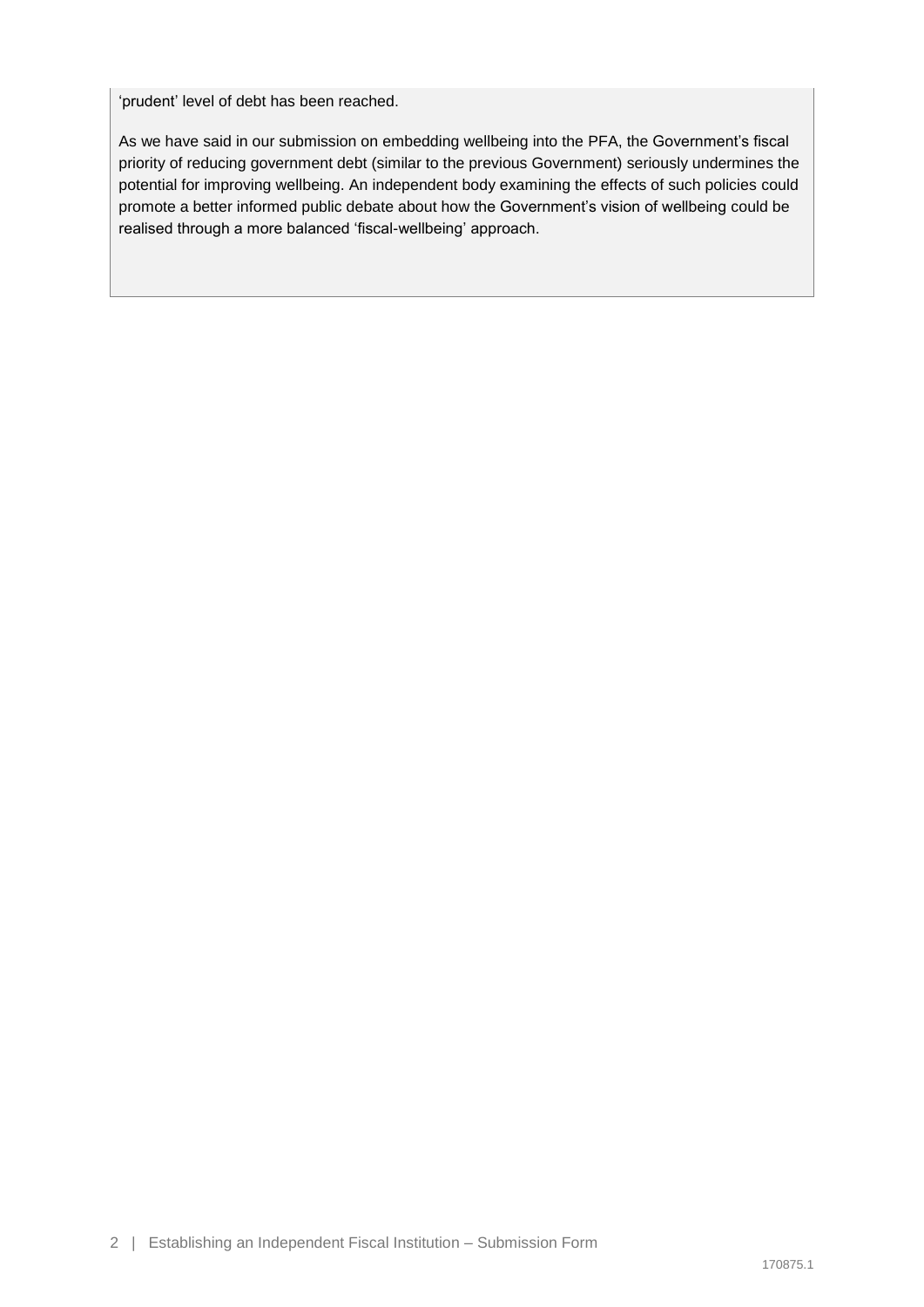## **2 What is the purpose of the new IFI?**

#### Proposal to consider and comment on

The suggested overarching purpose of the IFI is to:

 *"Enhance fiscal responsibility, accountability and transparency, support public debate, and strengthen Parliamentary scrutiny."*

It can achieve this by:

 *"Providing Parliament and the public with independent and non-partisan analysis and assessment on fiscal policy, economic and fiscal forecasts, and the financial implications of political party policy proposals."*

#### **What do you think?**

#### **2. What should the overarching purpose of the new Independent Fiscal Institution be?**

**Response**:

Transparency and accountability need to be addressed to support public debate and strengthen parliamentary scrutiny, but the Government must hold full responsibility for its policies. We therefore suggest 'responsibility' be removed from the purpose (an amendment to our comment on the proposed institution in our submission on embedding wellbeing into the PFA). Consistent with our comments above, the purpose should include 'wellbeing' with 'fiscal'.

This would not preclude the institution from evaluating the effects of 'responsibility rules', whether prescribed in legislation or self-imposed, taking into account the broader wellbeing effects as well broader economic and fiscal aspects. In fact we would consider it an important role for the institution.

We suggest the purpose could be achieved by:

*Providing Parliament and the public with independent and non-partisan analysis and assessment on fiscal* and wellbeing *policy, economic and fiscal forecasts,* trends in wellbeing indicators*, and the financial and wellbeing implications of government and political party policy proposals.*

We have added "government" in the above as we assume the main role of the institution would relate to the current government's policy performance, as implied in the proposal overall.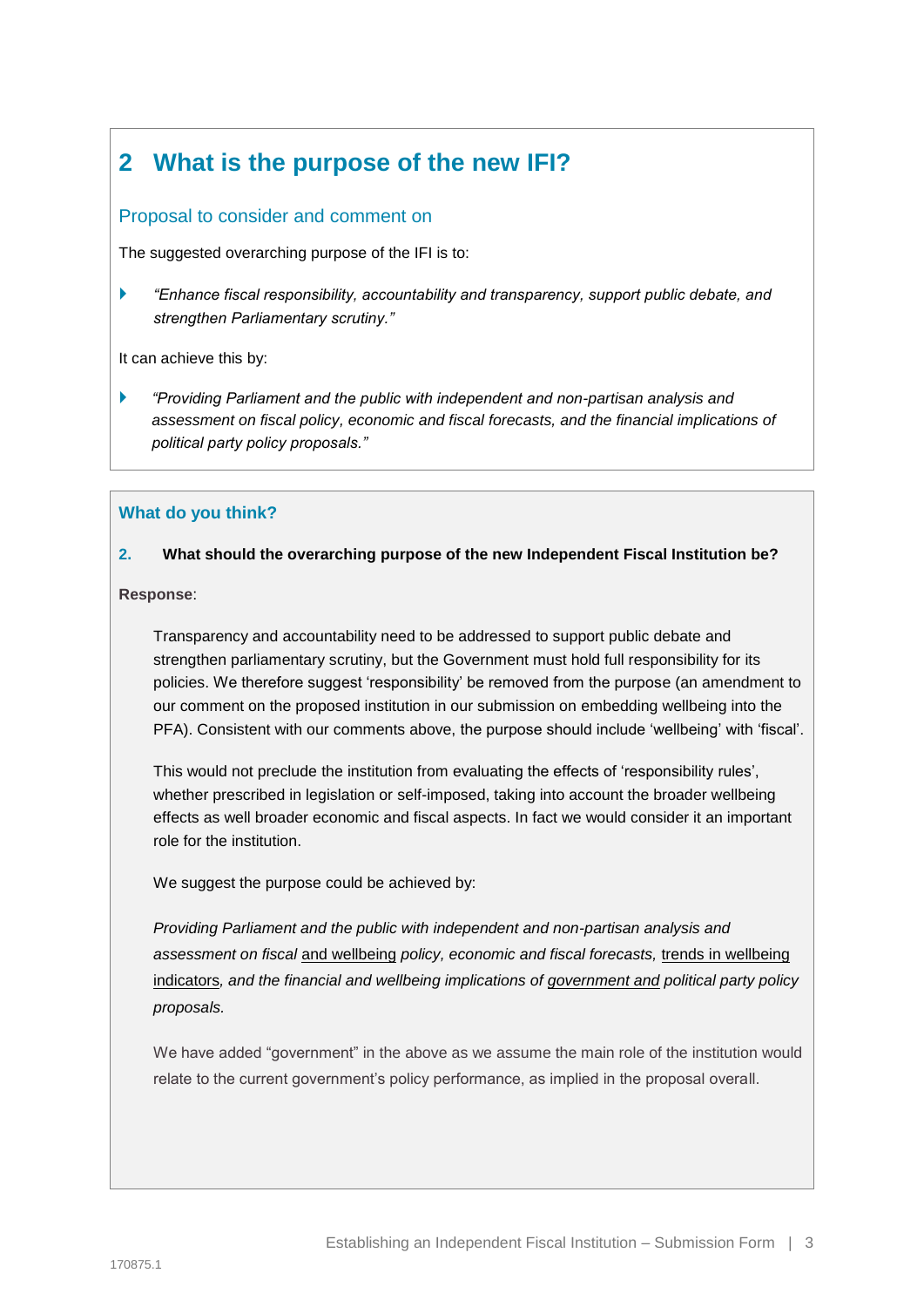## **3 What roles and functions should the IFI undertake?**

#### Proposal to consider and comment on

The key functions proposed for the new IFI are to:

- **P** provide financial costings of political party policies, including election manifestos, and any costings requested when government is formed
- comment on and assess compliance with the Government's fiscal strategy and fiscal targets
- **Comment on the Treasury's economic and fiscal forecasts**
- comment on long-term fiscal sustainability and key fiscal risks, and
- produce relevant and related commentary on fiscal and budgetary matters.

#### **What do you think?**

#### **3.a What should be the functions (and roles) for the new Independent Fiscal Institution?**

**Response**:

For the remainder of the questions raised here (aside from one matter discussed in 3.b) we support all the points made in the Council of Trade Union's submission, but with the insertion of wellbeing aspects alongside all references to fiscal matters, consistent with our comments above.

#### **3.b Are there any institutional design factors that should be considered to allow additional functions to be added to the Independent Fiscal Institution in the future?**

#### **Response**:

The institution (as an office of parliament) should as much as possible have the in-house expertise to carry out its functions, not least for its role relating to wellbeing. Indeed, as commented on in our submission on embedding wellbeing in the PFA, we believe the functions of the institution should be extended to include wellbeing research, evaluation and advice on data development. To ensure sufficient expertise is available, we would support options to second experts from other government agencies and to commission research from universities, where we believe much of the expertise currently sits. As with the CTU submission, would not support contracting out services as it undermines the development of an effective and efficient public service.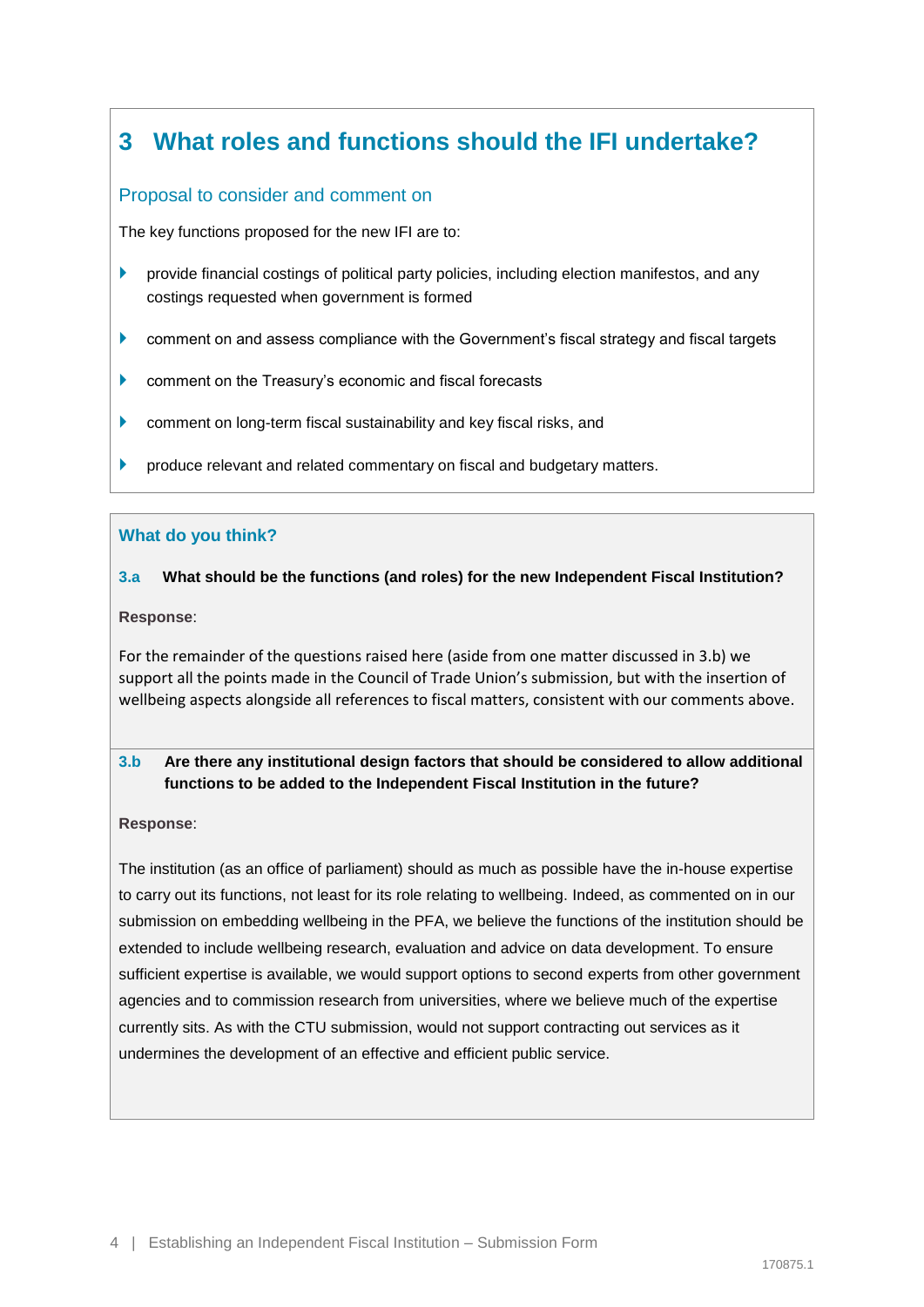### **3.1 Provide financial costings of political party policies, including election manifestos, and any costings requested when a government is formed**

#### Proposal to consider and comment on

Key features of the proposed function to cost political parties' policies are that:

- The IFI can cost a political party's policy once it receives a request from that political party. So the IFI can action that request, the policy party must deliver to it a policy with a high level of detail.
- During a pre-election period, a political party will also be able to get the IFI to assess the total fiscal impact of its election manifesto.
- The IFI would not cost Government policies.
- A framework, including specific criteria and thresholds, needs to be developed to ration and prioritise costing requests across parties in an equitable way.
- $\blacktriangleright$  The IFI will use its best professional judgement to provide a comprehensive costing that is an estimate of the fiscal impact of a policy (expenditure and revenue impacts). Where appropriate, this will include the direct behavioural impacts resulting from the proposal.
- Broader economic impacts could be included or commented on when those impacts are substantial (for example, impacts on GDP or CPI). The IFI would not assess wider impacts of the policy (such as impacts on wellbeing or on the environment), if these do not give rise to fiscal impacts.
- The IFI will need to develop a framework for producing policy costings that sets out how it will approach different types of fiscal impacts and the level of confidence that is required to incorporate these impacts into a costing.
- If a costing has been completed, and the policy publicly announced, then the costing should be made public to support transparency (either by the political party or the IFI).
- If the political party has not announced the costed policy, then the IFI could not release that costing unless the party agreed.
- During the negotiations to form a government, political parties can request the IFI to cost specific policies. The State Services Commissioner would continue to have a role in coordinating other requests for information that are not for financial costings.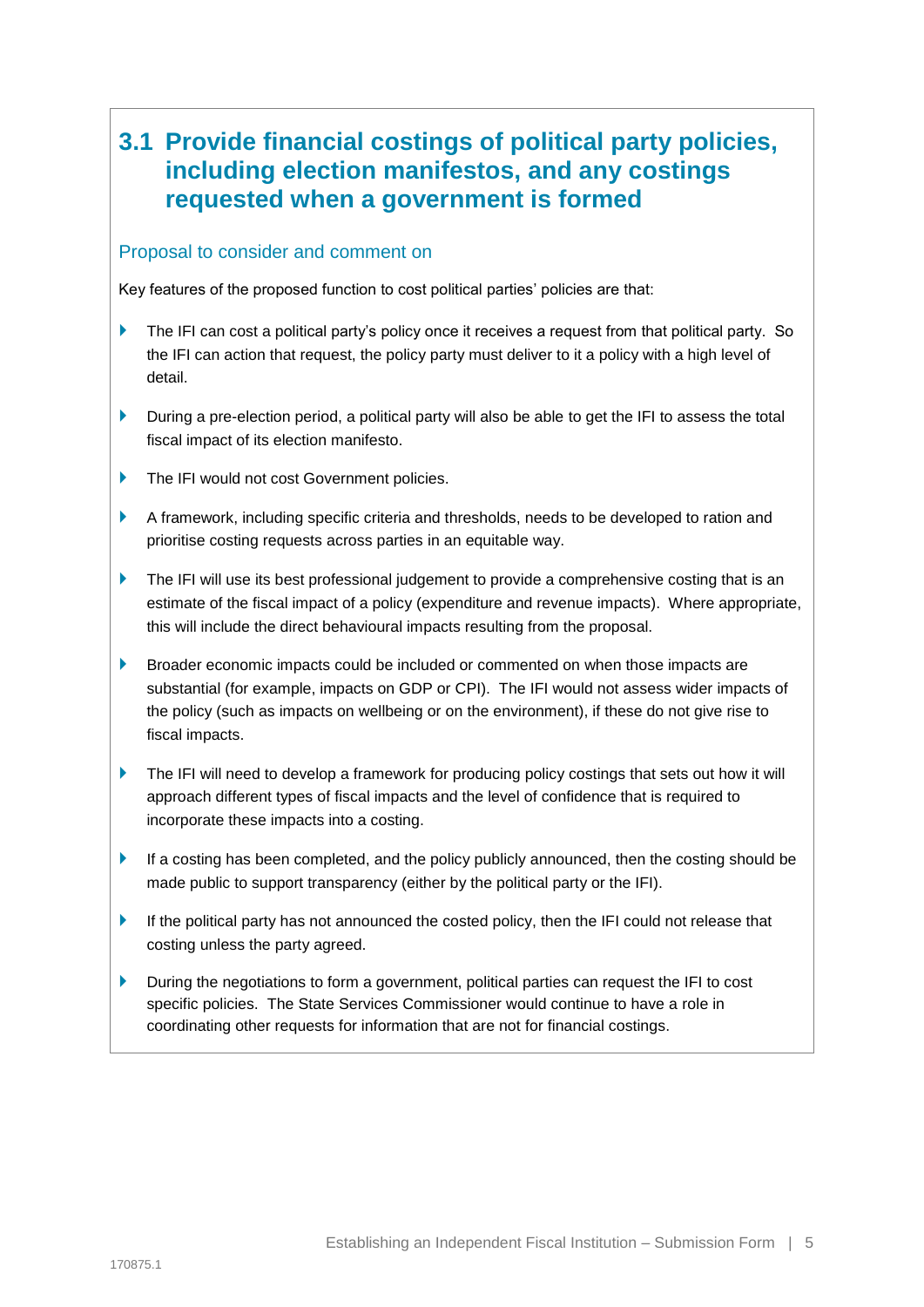**What do you think?**

**3.1.a Do you agree with the key features for how the new Independent Fiscal Institution should undertake costings of political party policies?**

**Response**:

See response to 3a.

**3.1.b What options are available for the allocation and rationing of access by political parties to the new Independent Fiscal Institution for policy costings?**

**Response**: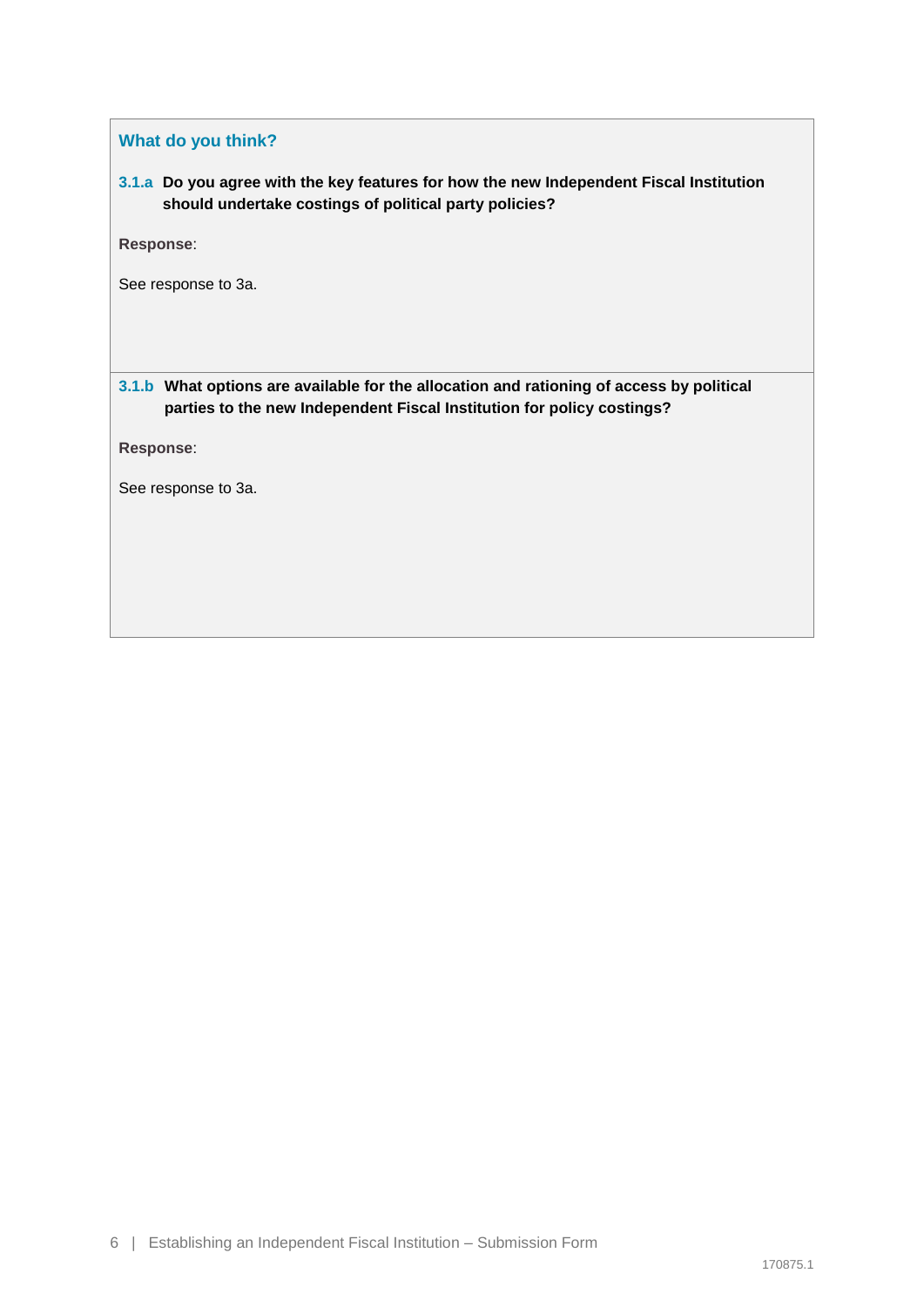## **3.2 Comment on and assess compliance with the Government's fiscal strategy and fiscal targets**

#### Proposal to consider and comment on

Key features of the proposed function to comment on and assess compliance with the Government's fiscal strategy and fiscal targets are that:

- The IFI would be required to comment on the Government's yearly Budget Policy Statement (BPS) and Fiscal Strategy Report (FSR). In particular, the IFI would assess whether the Government has appropriately met its obligations under the Public Finance Act (PFA).
- The IFI would achieve this by assessing whether or not the Government is pursuing its policy objectives in accordance with the PFA principles of responsible fiscal management.
- As part of this assessment, the IFI would also assess whether the Government is on track to meet (or has achieved) its short-term fiscal intentions, long-term fiscal objectives, and/or any other fiscal target the Government has set itself.
- The IFI would conduct ex-post assessments, including after the release of the annual audited Financial Statements of the Government.
- The IFI can request the Government clarify its interpretation of its fiscal strategy.
- The IFI should release its commentary on assessing the Government's fiscal strategy twice a year. This should occur at the same time, or shortly after, the Government releases its yearly BPS and FSR.
- ▶ To achieve such a coordinated release, the IFI would require embargoed access to these documents before they are released. To fulfil its assessment role, the IFI would also need access to the Treasury's economic and fiscal forecasts.

#### **What do you think?**

**3.2 Do you agree with the key features for how the new Independent Fiscal Institution should comment on and assess compliance with the Government's fiscal strategy and fiscal targets?**

**Response**: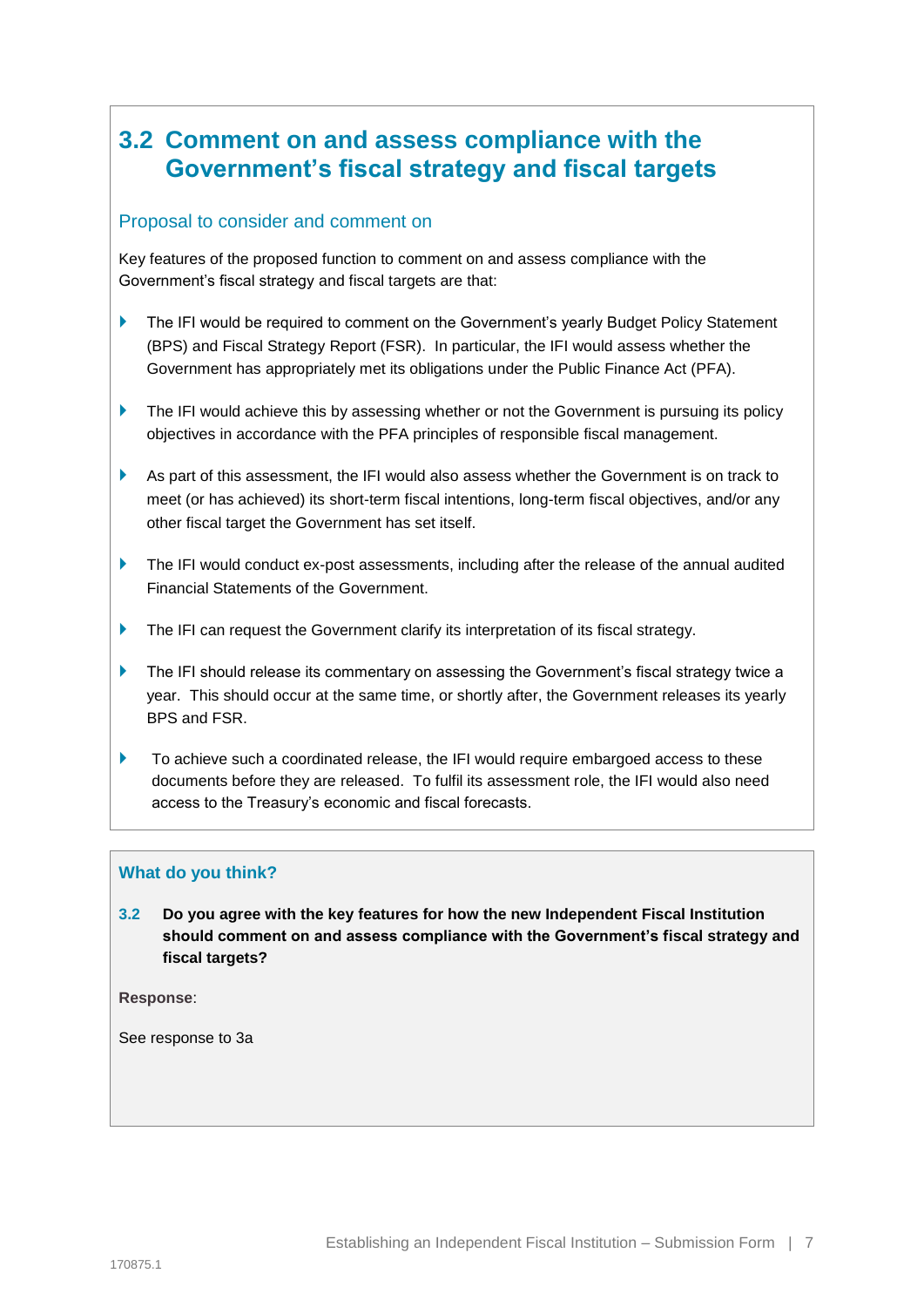## **3.3 Comment on the Treasury's economic and fiscal forecasts**

#### Proposal to consider and comment on

Key features of the proposed function to comment on the Treasury's economic and fiscal forecasts are that:

- The IFI would comment on the reasonableness of the key judgements and assumptions underpinning the economic and fiscal forecasts produced by the Treasury.
- The IFI should release its commentary on the Treasury's economic and fiscal forecasts at the same time, or soon after, the forecasts are released publicly.
- To achieve such a coordinated release, the IFI would require embargoed access to a preliminary forecast, details of the costings of measures, the final forecast, and enough time to scrutinise them.
- The IFI would be able to have sessions to question Treasury officials about the forecasts.

#### **What do you think?**

**3.3 Do you agree with the key features for how the new Independent Fiscal Institution should comment on the Treasury's economic and fiscal forecasts?**

**Response**: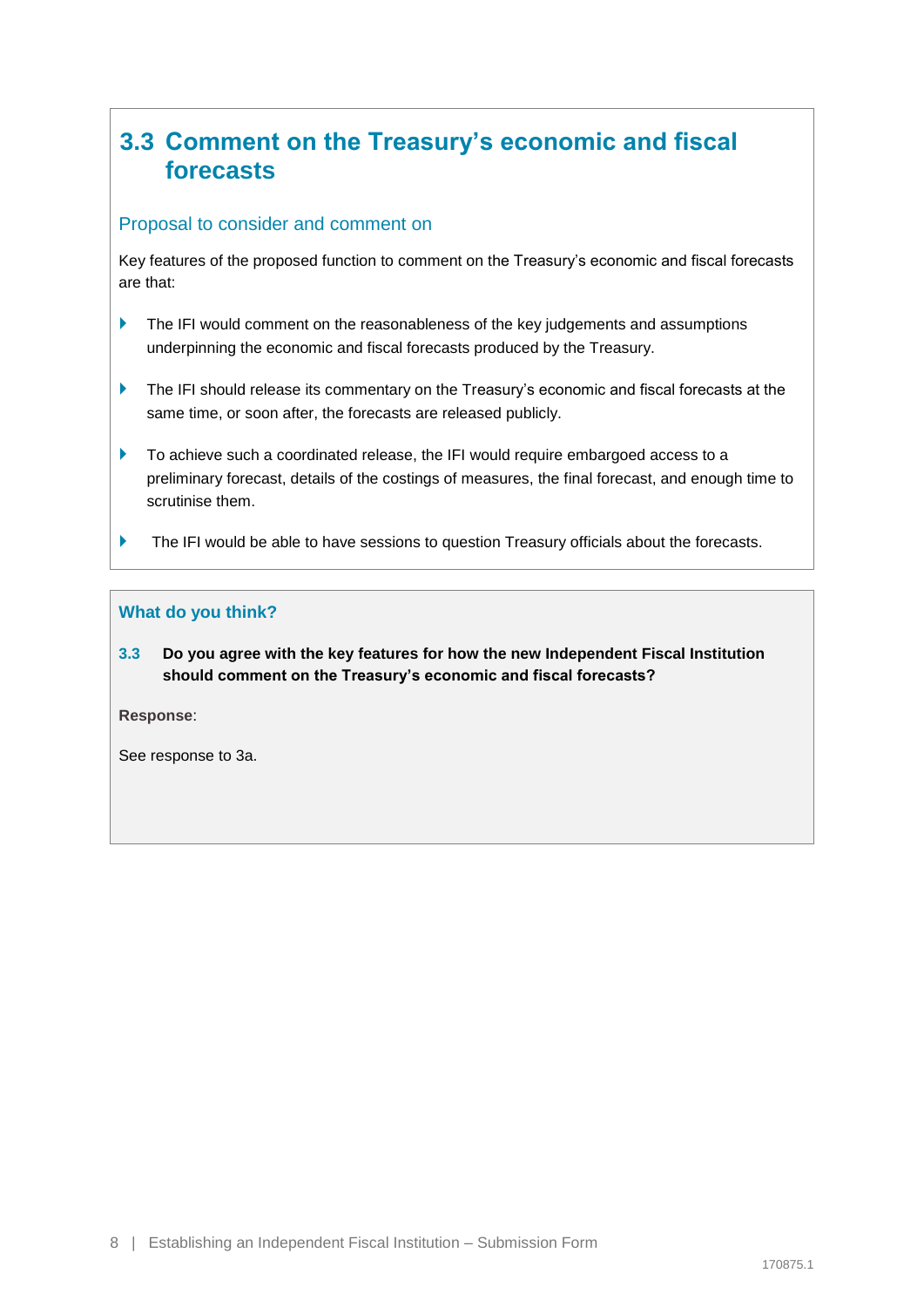## **3.4 Comment on long-term fiscal sustainability and key fiscal risks**

#### Proposal to consider and comment on

Expanding on the proposed IFI functions to assess and comment on fiscal strategy (3.2) and the Treasury's forecasts (3.3), key features of the proposed function to comment on long-term fiscal sustainability and fiscal risks are that:

- The IFI would be required to comment on long-term fiscal sustainability as part of its role in assessing the Government's long-term fiscal objectives. This would include testing the reasonableness of the Government's 10-year fiscal projections.
- Beyond that, the IFI could comment on trends in fiscal sustainability and fiscal risks, building on its role in commenting on the Treasury's economic and fiscal forecasts. This could include commenting on the Treasury's Long Term Fiscal Statement and Investment Statement, and the risk chapters in the Treasury's Economic and Fiscal Updates.

#### **What do you think?**

**3.4 Do you agree with the key features for how the new Independent Fiscal Institution should comment on long-term fiscal sustainability and fiscal risks?**

**Response**: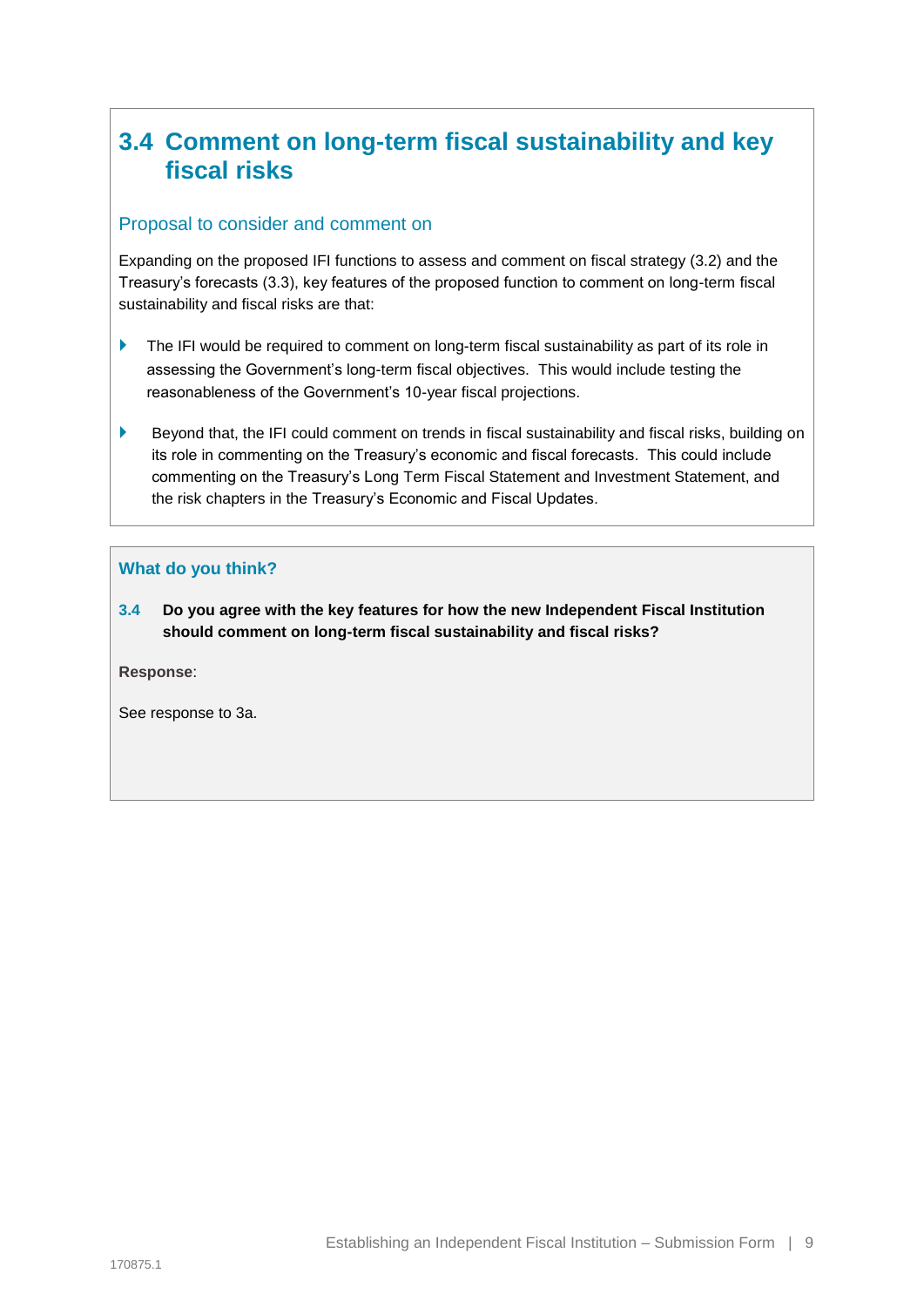## **3.5 Producing relevant and related commentary on fiscal and budgetary matters**

#### Proposal to consider and comment on

It is proposed that the IFI will be able to produce related research on fiscal and budgetary matters, but that this research should not go beyond positive analysis. The specific nature of the research and analysis that can be produced will be developed further.

#### **What do you think?**

**3.5 Do you agree that the new Independent Fiscal Institution should be able to produce other relevant research on fiscal and budgetary matters?**

**Response**: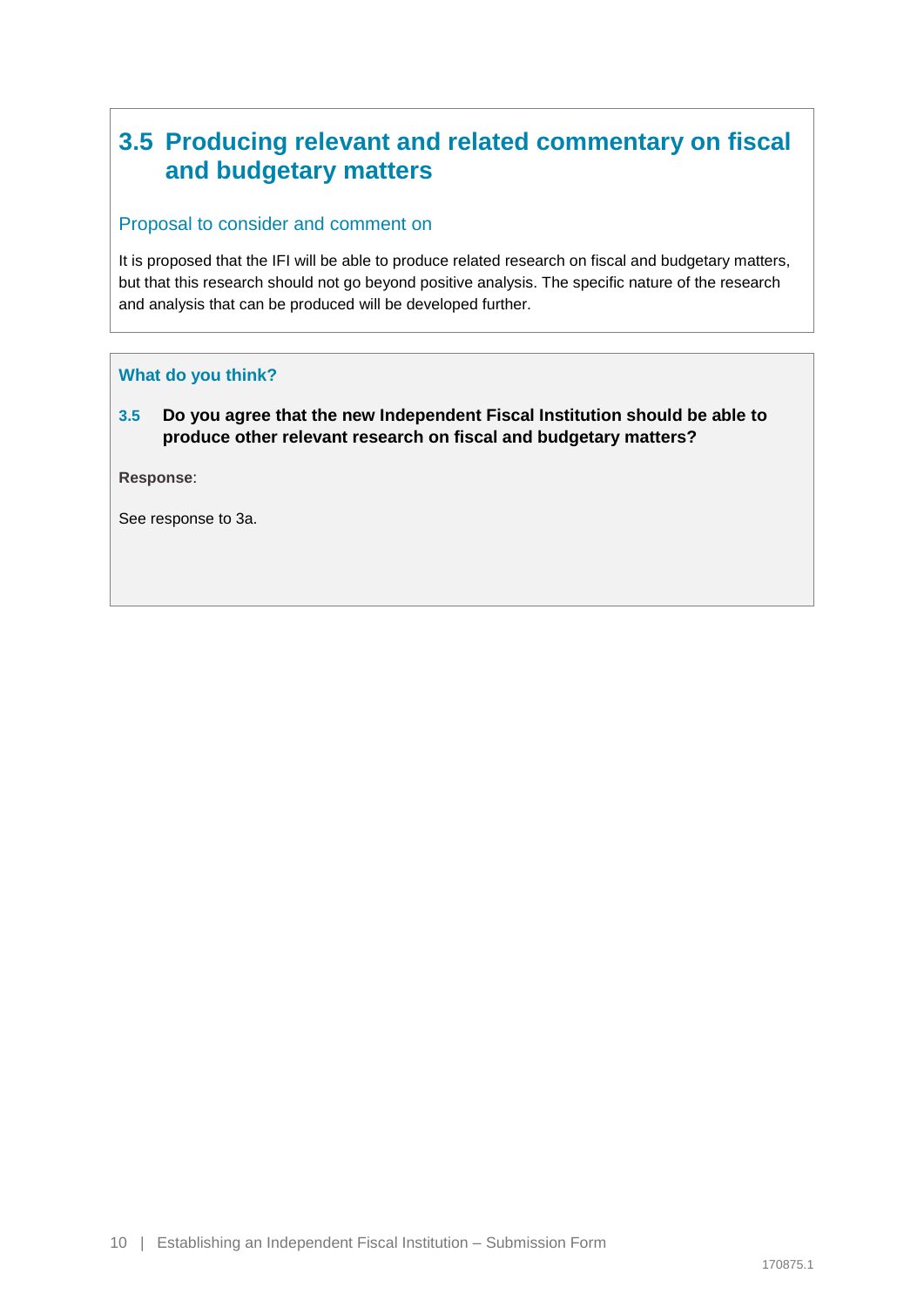## **4 What are some of the key success factors and challenges facing the establishment of the IFI?**

#### **What do you think?**

**4.a What factors do you consider make Independent Fiscal Institutions successful?**

**Response**:

See response to 3a

#### **4.b What challenges do you consider will impact the establishment of a successful Independent Fiscal Institution in New Zealand?**

**Response**: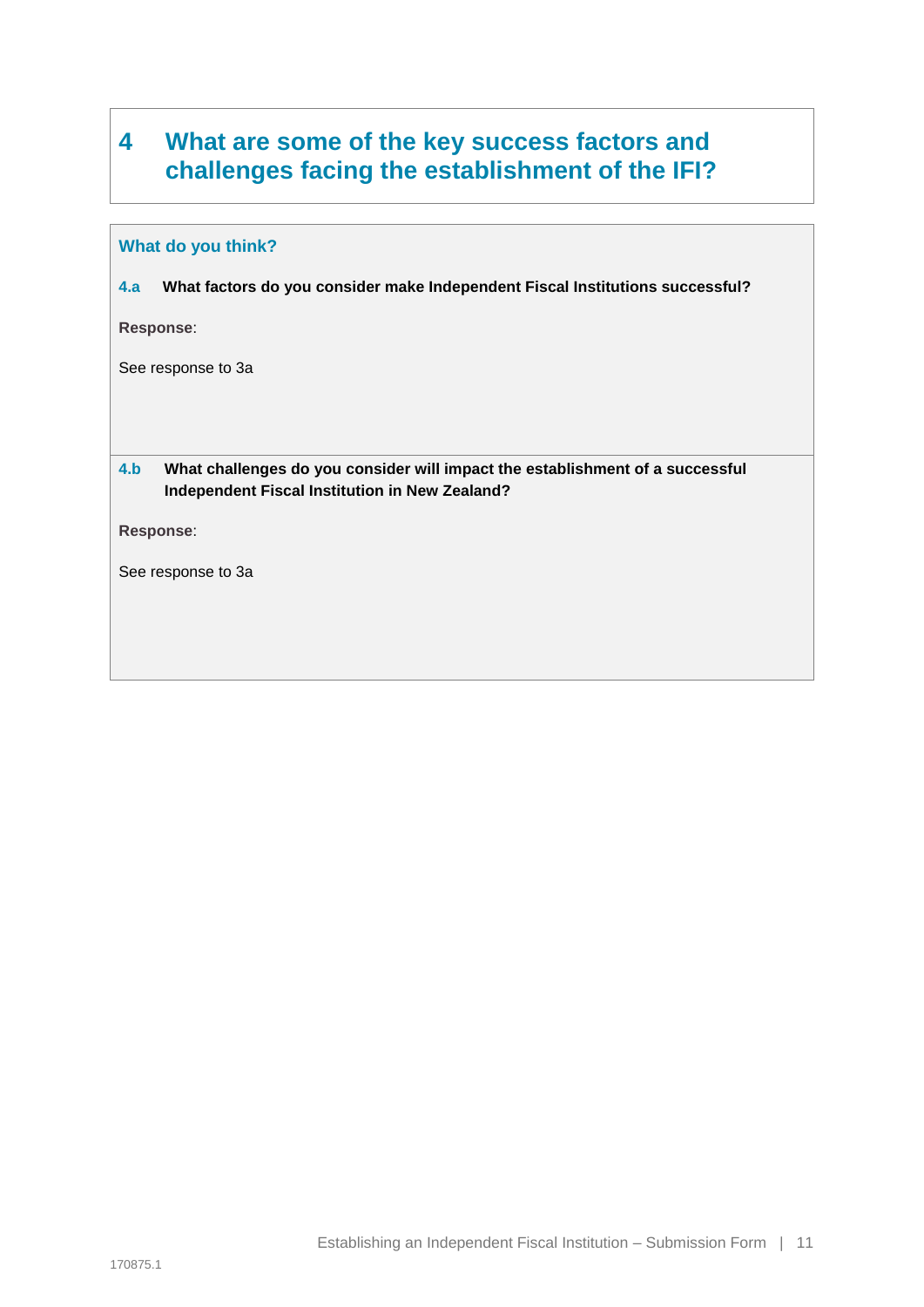## **5 What institutional form should the IFI take?**

#### Proposal to consider and comment on

The Government is yet to form a view on the appropriate institutional form for the IFI. A number of potential institutional models could work in the New Zealand context. These models are outlined in the table below.

| Who is the new IFI<br>accountable to? | <b>Existing institutions</b>                                                                                       | <b>New institutions</b>                                                                                                                                   |
|---------------------------------------|--------------------------------------------------------------------------------------------------------------------|-----------------------------------------------------------------------------------------------------------------------------------------------------------|
| <b>EXECUTIVE</b>                      | Part of the Treasury                                                                                               | New Department<br>New Statutory Crown Entity (from least<br>to most independent: Crown Agent,<br>Autonomous Crown Entity, or<br>Independent Crown Entity) |
| <b>PARLIAMENT</b>                     | Part of the Controller and Auditor-General<br>Part of the Office of the Clerk<br>Part of the Parliamentary Service | New "legislative" branch department<br>New Officer of Parliament                                                                                          |

#### **What do you think?**

**5.a Given the proposed mandate and functions, who do you think the new Independent Fiscal Institution would be doing a job for and, therefore, who should it be accountable to?**

**Response**:

See response to 3a

**5.b Do you think a new Independent Fiscal Institution is required, or can some, or all, of the proposed functions be performed effectively by an existing institution?**

**Response**: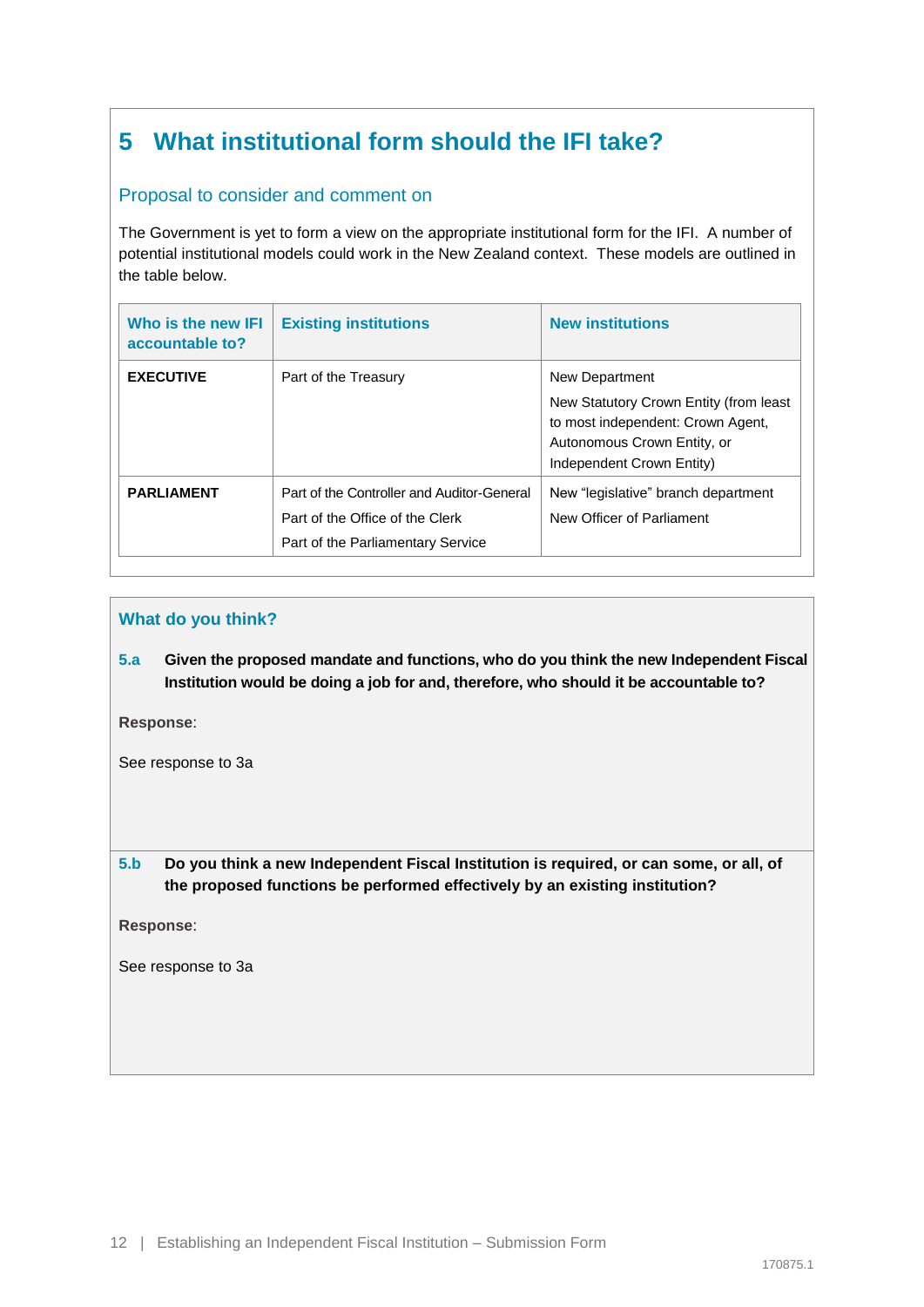**5.c What level of independence from Ministers do you think is required to achieve the new Independent Fiscal Institution's proposed mandate and functions?**

**Response**:

See response to 3a

**5.d Do you have a preferred institutional model for the new Independent Fiscal Institution?**

**Response**: